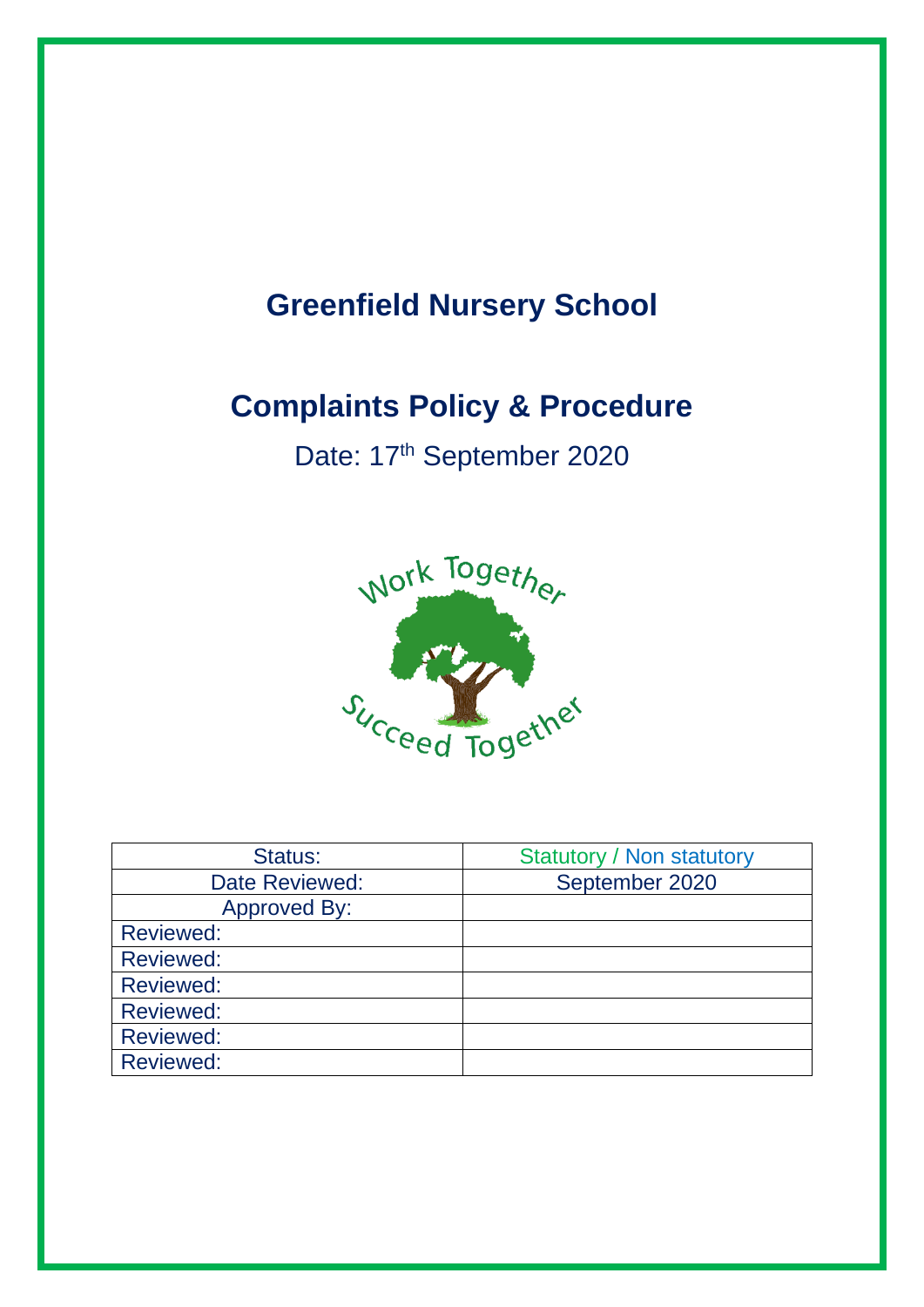## **Who can make a complaint?**

This complaints process is not limited only to parents or carers of children that are registered on roll at the School. Other people, including members of the public, may make a complaint to our School, provided that the complaint relates to the provision of facilities or services that we provide. Any issues for which a separate statutory process applies (such as appeals regarding exclusions or admissions) do not fall within the scope of this process. The School will confirm to you upon receipt whether or not your complaint falls under this policy and procedure and what will happen next if it does. For issues that fall outside of this policy and procedure, the School will confirm the correct process that applies instead.

## **The difference between a concern and a complaint**

We define a concern as '*an expression of worry or doubt over an issue considered to be important for which reassurances are sought'*.

We define a complaint as '*an expression of dissatisfaction however made, about actions taken or a lack of action that requires an investigation and formal response in writing'*.

It is in everybody's interest that concerns and complaints are resolved as swiftly as possible. Many issues can be resolved informally, without needing to escalate to the formal stages of the complaints process. Greenfield Nursery School takes concerns seriously and we will make every effort to resolve matters as quickly as possible.

If you have difficulty discussing a concern with a particular member of staff, we will respect your views. In such cases, you will be referred to another staff member. Similarly, if the member of staff directly involved feels unable to deal with your concerns, you will be referred to another staff member. The member of staff may be more senior but does not have to be. The ability to consider the concern objectively and impartially is the most important factor.

Greenfield Nursery School understands however, that there are some occasions when people only wish to raise their concerns formally. In such instances, the School will attempt to resolve the issue(s) internally, through the stages outlined within this complaints policy and procedure.

## **How to raise a concern or make a complaint**

A concern or complaint can be made in person, in writing or by telephone. They may also be made by a third party acting on behalf on a complainant, provided that the third party is able to demonstrate to the School that they have the appropriate consent to do so. Concerns should be raised with either the Class Teacher or Pre-school If the issue remains unresolved, the next step is to make a formal complaint.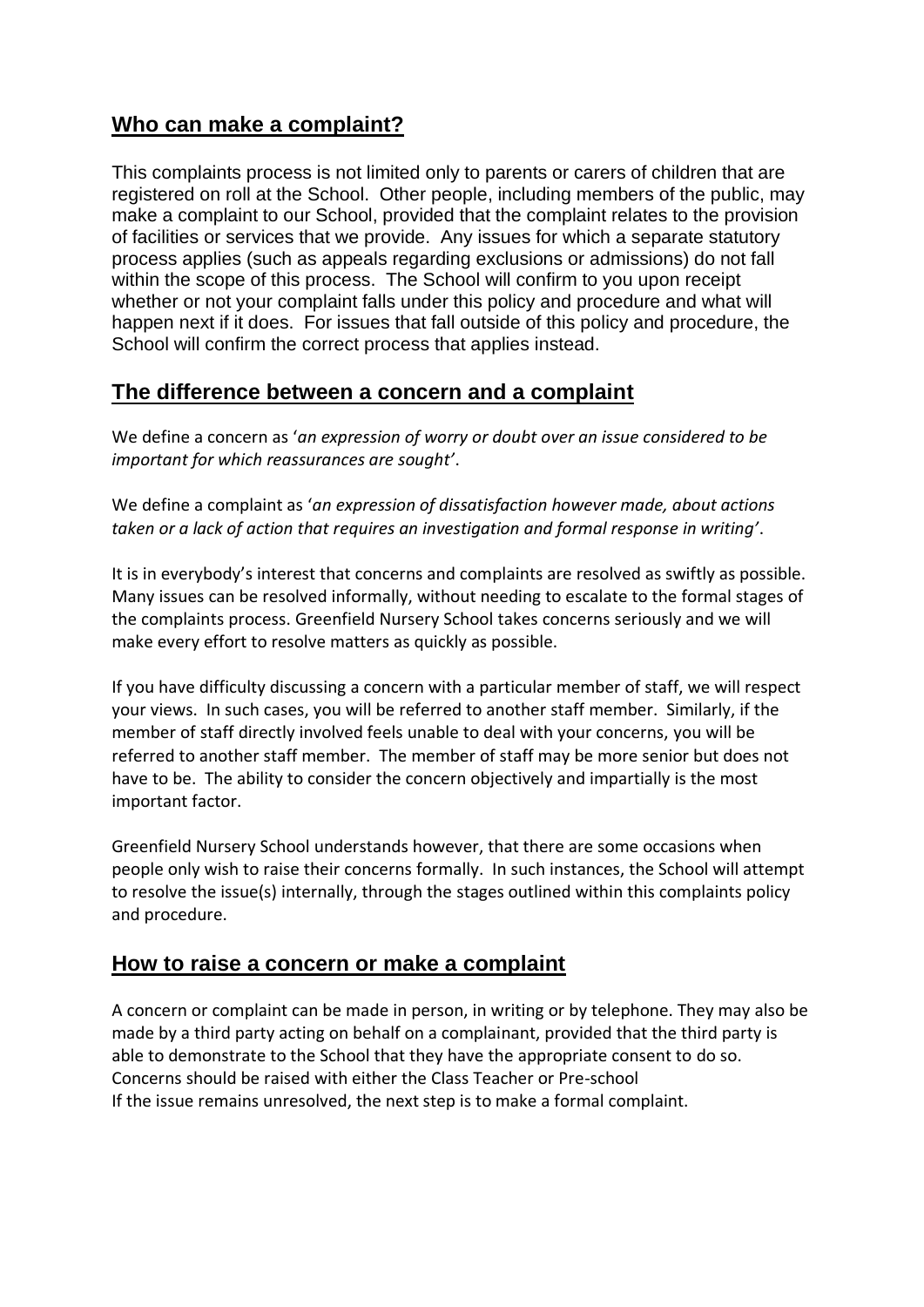Complainants should not approach individual Governors to raise concerns or complaints. They have no power to act on an individual basis and it may also prevent them from considering complaints at Stage 2 of the formal complaints process. In the event that a Governor is approached by a complainant, they should signpost the complainant back to the most appropriate person. This could be the Class Teacher or Pre-school leader, Headteacher or Chair of Governors, depending on which stage the complaint has reached.

Complaints against School staff (except the Headteacher) should be made in the first instance, to the Headteacher via the School Office*.* They should be marked Private and Confidential.

Complaints regarding the Headteacher should be addressed to the Chair of Governors and submitted via the School Office. They should be marked as Private and Confidential. The School Office will ensure that the Chair of Governors receives this promptly.

Complaints about the Chair of Governors, any individual Governor or the whole Governing Body should be addressed to the Clerk to the Governing Body and submitted to the School Office. They should be marked Private and Confidential. The School Office will ensure that the Clerk receives this promptly.

For ease of use, a template complaint form has been included within this complaints policy and procedure (Appendix 2). If you require help to complete the form, you should contact the School Office. You can also ask third party organisations like the Citizens Advice Bureau or an Independent Advocate to help you. Greenfield Nursery School will ensure that all formal complaints are documented in writing to ensure that the issues being complained about and the complainant's desired outcomes are clear. Complainants will be asked to submit their complaint in writing, either by sending an email or a letter via the School Office or by completing the School's formal complaint form.

In accordance with equality law, as outlined above, the School will consider making reasonable adjustments if required, to enable complainants to access and complete this complaints process. This includes providing information in alternative formats, assisting complainants in raising a formal complaint or holding meetings in accessible locations.

If a complainant is unable to submit their complaint in writing, the School will ensure that the issues being complained about and the outcomes being requested are documented in writing. The School may do this in either of the following ways:

• Invite the complainant to a meeting with the Headteacher or Chair of Governors (depending on what stage the complaint has reached) and a Notetaker. The Notetaker will document the issues being complained about and the complainant's desired outcomes, as discussed and agreed during the course of the meeting. At the end of the meeting, the complainant will be given a copy of the notes of the meeting containing this information and the School will retain the original copy for the purpose of investigating the complaint(s).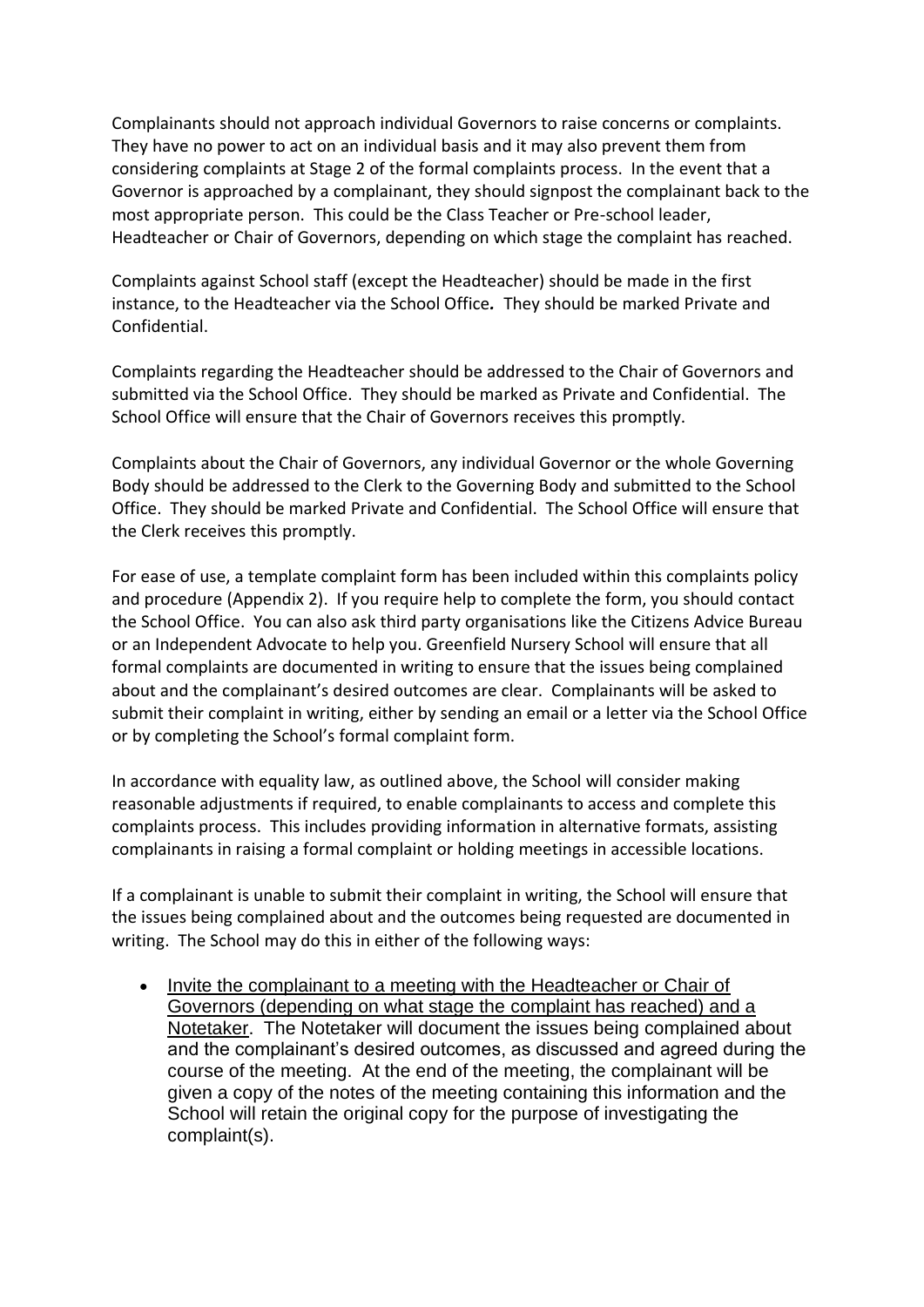• Signpost the complainant to independent support, including Advocacy. Advocates provide qualified, independent support for people that have difficulty understanding information and advice or who would like support in communicating their views. Advocates can help complainants to formulate their complaint and then submit it on their behalf and support them through the complaints process. POhWER was founded in Hertfordshire in 1996. They deliver services in Hertfordshire as part of the HertsHelp service, in partnership with a wide range of voluntary sector organisations, including Advocacy. It is a free and impartial service. Their contact details are as follows:

POhWER Telephone: 0300 456 2370 Text: send the word 'pohwer' with your name and number to 81025 Email: [pohwer@pohwer.net](mailto:pohwer@pohwer.net) Skype: pohwer.advocacy Post: PO Box 14043, Birmingham, B6 9BL

# **Anonymous complaints**

Greenfield Nursery School will not normally investigate anonymous complaints. In such instances, the Headteacher and/or the Chair of Governors will determine whether the complaint warrants an investigation and will ensure that this is completed, if so. The outcome of the investigation cannot be shared with the complainant, as the School will not know who they are and therefore, the School cannot ascertain whether or not the person is entitled to have confidential information regarding the complaint investigation shared with them.

# **Timescales**

All complaints must be raised within three months of an incident or event. Where a series of associated incidents have occurred, the complaint must be raised within three months of the last of these incidents. Greenfield Nursery School will consider exercising the discretion to consider matters raised outside of this timeframe, only if the School deems that exceptional circumstances apply. To enable the School to make this decision, the complainant will be asked to explain their reasons as to why they have taken longer than three months to raise their complaint. If the complainant does not provide any explanation or the School deems that the explanation given is not compelling or exceptional enough to warrant the issue(s) being investigated as a late complaint, the School will confirm this in writing and take no further action.

## **Complaints received outside of term time**

Greenfield Nursery School will consider any complaints made outside of term time to have been received on the first School day after the holiday period. The School will send the complainant an acknowledgement of their complaint, confirming the date of receipt, what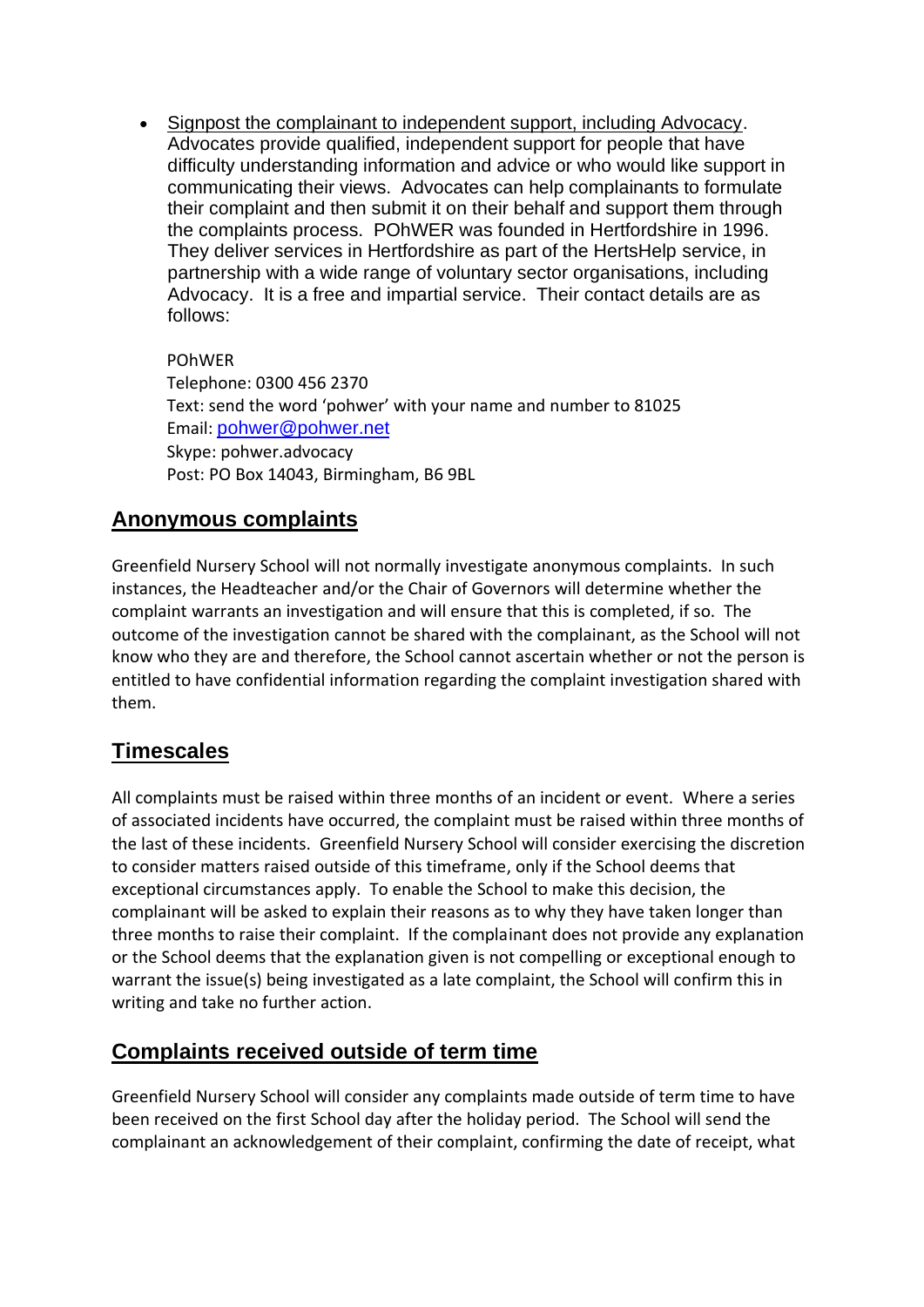will happen next and the timescale that applies. This will differ depending on what stage of the complaints process has been reached.

# **Scope of this Complaints Policy and Procedure**

This policy and procedure only applies to complaints about the provision of facilities or services by Greenfield Nursery School.

Some examples of issues that may be complained about are as follows:

- Complaints from individuals, including members of the public, about the provision of facilities or services by the School.
- Issues from parents or carers of children who attend the School.
- Complaints regarding pupil welfare and wellbeing.
- Complaints regarding bullying.
- Complaints regarding staff behaviour.
- A Governor complaining about a member of Staff.
- A member of Staff complaining about a Governor.
- A Governor complaining about another Governor.
- Complaints about the School's handling of a Subject Access Request (SAR) or a Freedom of Information (FOI) Request.

The following matters cannot be dealt with as a formal complaint:

- Complaints about pupil behaviour outside of School hours, e.g. weekends and holiday periods – such issues are not the School's responsibility.
- Complaints regarding third parties using or hiring School premises third party providers should have their own complaints process and you should contact them directly.
- Complaints about the School carrying out a statutory duty, e.g. making a Child Protection referral – the School's complaints process cannot be invoked to stop it from doing something it has a duty to do.
- Matters likely to require a Child Protection Investigation Complaints about Child Protection matters are handled under the School's Child Protection and Safeguarding Policy and in accordance with relevant statutory guidance.
- A member of staff complaining about another member of staff refer to the School's Internal Grievance Procedures.
- A member of staff complaining about an action or a decision of the School's Full Governing Body - the Governing Body will have already given the matter full consideration.
- Whistleblowing refer to the School's Internal Whistleblowing Procedure for all employees, including temporary staff and contractors. The Secretary of State for Education is the prescribed person for matters relating to education for Whilstleblowing in education who do not wish to raise matters directly with their employer. Referrals can be made at [www.education.gov.uk/contactus](http://www.education.gov.uk/contactus)
- Complaints regarding internal management decisions, e.g. Class and Teacher Allocations and School Session Time changes.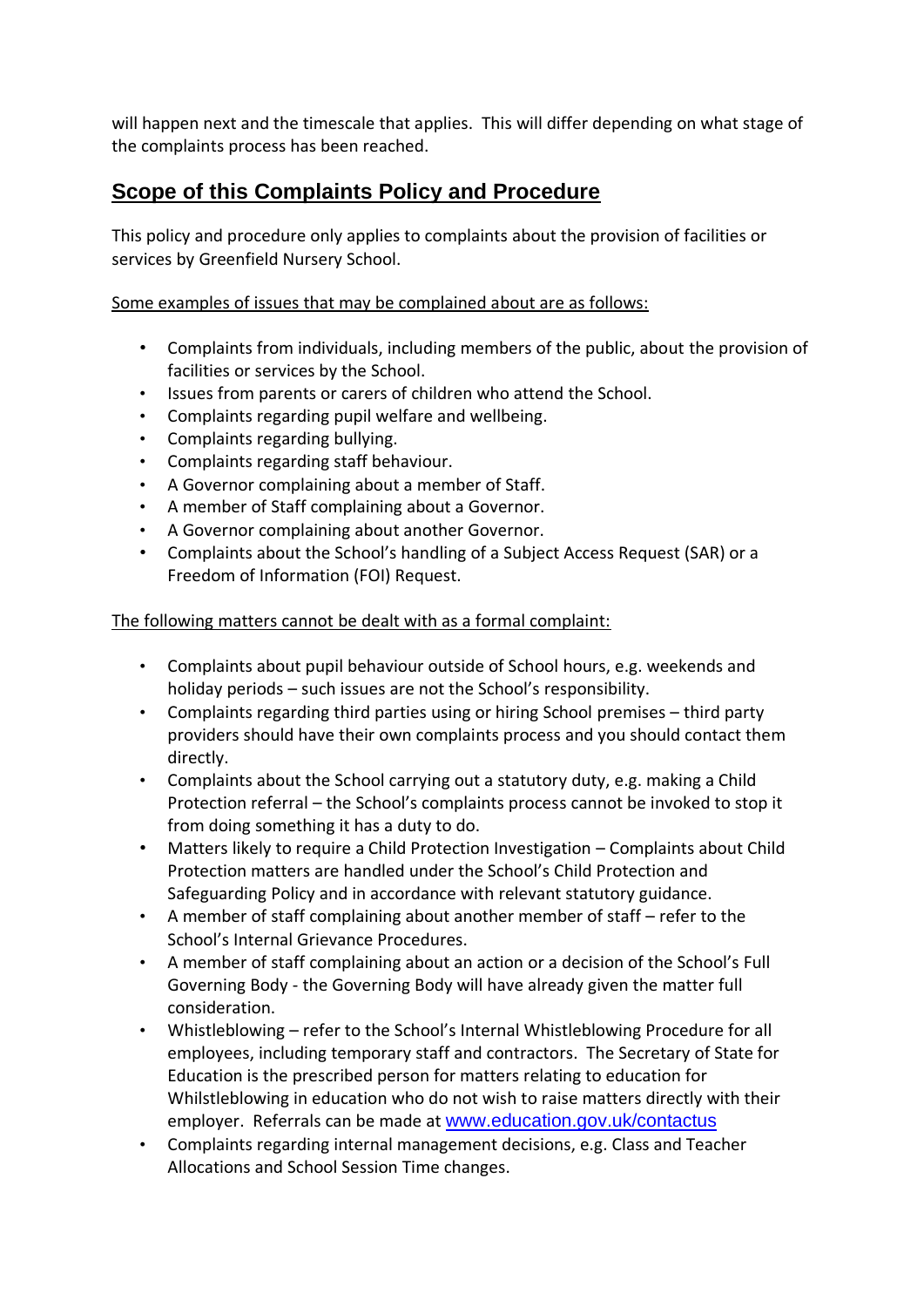- National Curriculum content contact the Department for Education at [www.education.gov.uk/contactus](http://www.education.gov.uk/contactus)
- Complaints about a decision or process that has been subject to a full consultation and subsequently approved by the Full Governing Body – the Governing Body has already given the matter full consideration and respondents have had the opportunity through the consultation process to put forward their views.
- Unsuccessful School admission applications may ultimately be appealed to an Independent Appeal Panel.
- Complaints about Fixed-Term or Permanent Exclusions Permanent Exclusions may ultimately be appealed to an Independent Review Panel (IRP). For Fixed Term Exclusions, representations can be made to the Chair of Governors outside the provisions of the complaints process.

If other bodies are looking into aspects of a complaint, for example the Police, the Local Authority (LA) Safeguarding Teams or a Tribunal, this may impact on the School's ability to adhere to the timescales set out within this policy and procedure or may result in the process being suspended until the other relevant body has concluded its enquiries.

If a complainant commences legal action against Greenfield Nursery School in relation to their complaint, we will consider whether to suspend the complaints process until the legal proceedings have concluded. The School will only consider investigating the complaint after the conclusion of legal proceedings if those proceedings did not address the issues at the heart of the complaint.

# **Resolving complaints**

At each stage of this process, Greenfield Nursery School will aim to resolve the complaint. If appropriate, we will acknowledge that the complaint is upheld, in whole or in part. In addition, we may offer one or more of the following if it is deemed appropriate and necessary:

- An explanation.
- An admission that the situation could have been handled differently or better.
- An assurance that we will try to ensure the event(s) complained of will not recur.
- An explanation of the steps that have been or will be taken to help ensure that it will not happen again and an indication of the timescales within which any changes will be made.
- An undertaking to review relevant School policies in light of the complaint.
- An apology.

# **Withdrawal of a Complaint**

If a complainant wishes to withdraw their complaint, they must inform the School. Greenfield Nursery School will ask them to confirm this in writing. If they are unable to do this however, the School will write to them to confirm that their complaint has been withdrawn, in accordance with their wishes.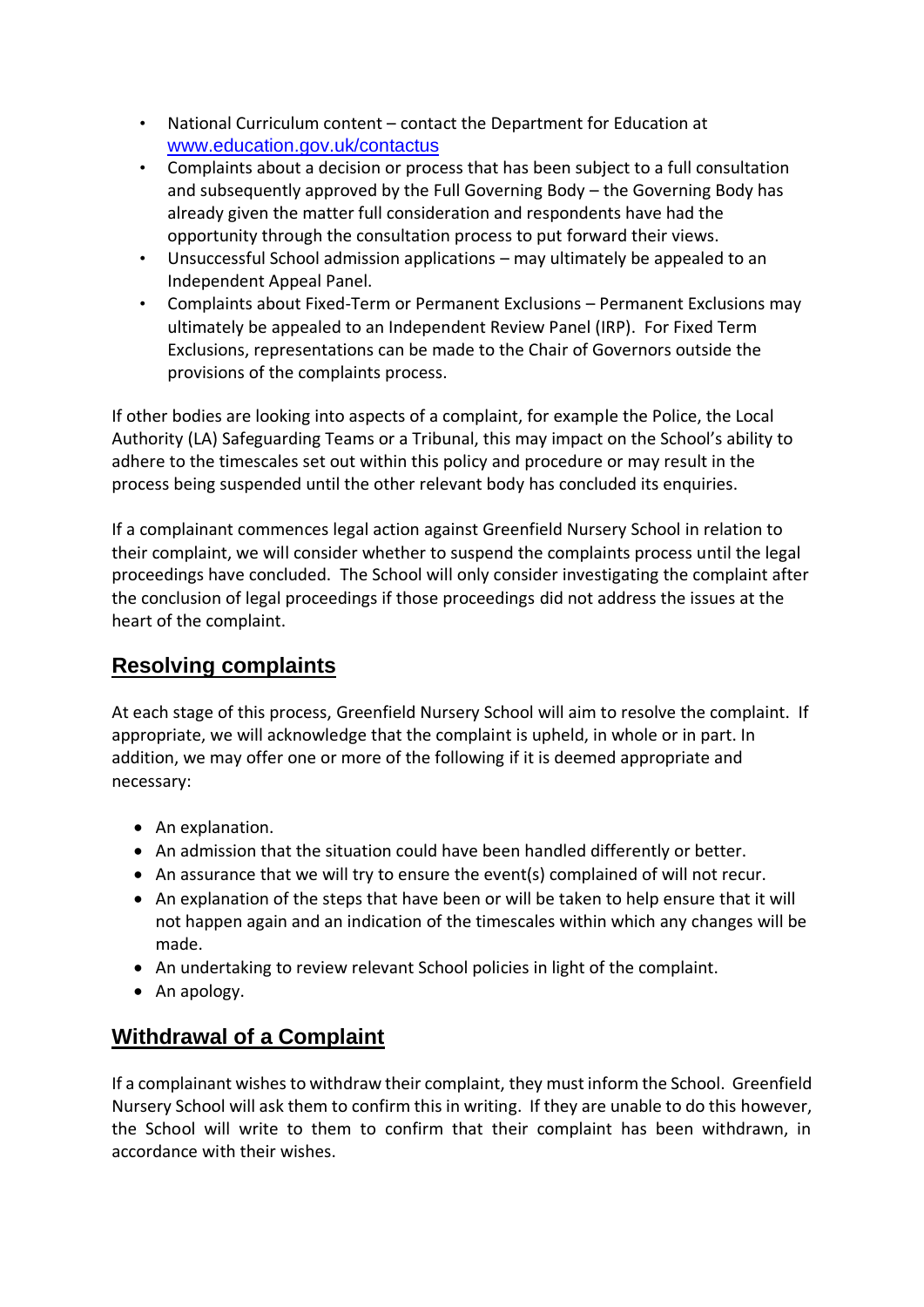## **Stage 1**

Formal complaints must be made to the Headteacher in the first instance (unless the complaint is about the Headteacher) via the School office. If you are unable to submit your complaint in writing by email or letter or by using the formal complaint form, the School will follow the steps set out on pages 2 and 3 of this policy and procedure, by offering to meet you and/or signposting you to a free and impartial Advocacy and Support Service.

The Headteacher will record the date the complaint was received and will acknowledge receipt of the complaint in writing (either by letter or email) within 3 School days.

Within this response, the Headteacher will seek to clarify the nature of the complaint, ask what remains unresolved and what outcome(s) the complainant would like to see. The Headteacher will consider whether a face to face meeting is the most appropriate way of doing this. The Headteacher can delegate the investigation of the complaint to another member of the School's Senior Leadership Team, but not the decision(s) to be taken.

During the investigation, the Headteacher (or Investigator) will:

- Interview those involved in the matter and/or those complained of, allowing them to be accompanied if they wish. The decision in terms of who should be interviewed and how is up to the Headteacher (or Investigator).
- Keep a written record of any meetings or interviews in relation to their investigation.

Once the investigation has been concluded, the Headteacher will provide a formal written response within 10 School days from the date of receipt of the complaint. If the Headteacher is unable to meet this deadline for whatever reason, they will provide the complainant with an update and a revised response date.

The response will detail the actions taken to investigate the complaint and will provide a full explanation of the decision(s) made and the reasoning behind them.

Where appropriate and possible, the response will include details of actions Greenfield Nursery School will take to hopefully resolve the complaint.

The Headteacher will advise the complainant how they may escalate their complaint should they remain dissatisfied with the outcome of Stage 1.

If the complaint is about the Headteacher, or a member of the Governing Body (including the Chair or Vice-Chair of Governors), a suitably skilled Governor will be appointed to complete all of the required actions at Stage 1 as set out above.

Complaints about the Headteacher or a member of the Governing Body must be made to the Clerk, via the School Office.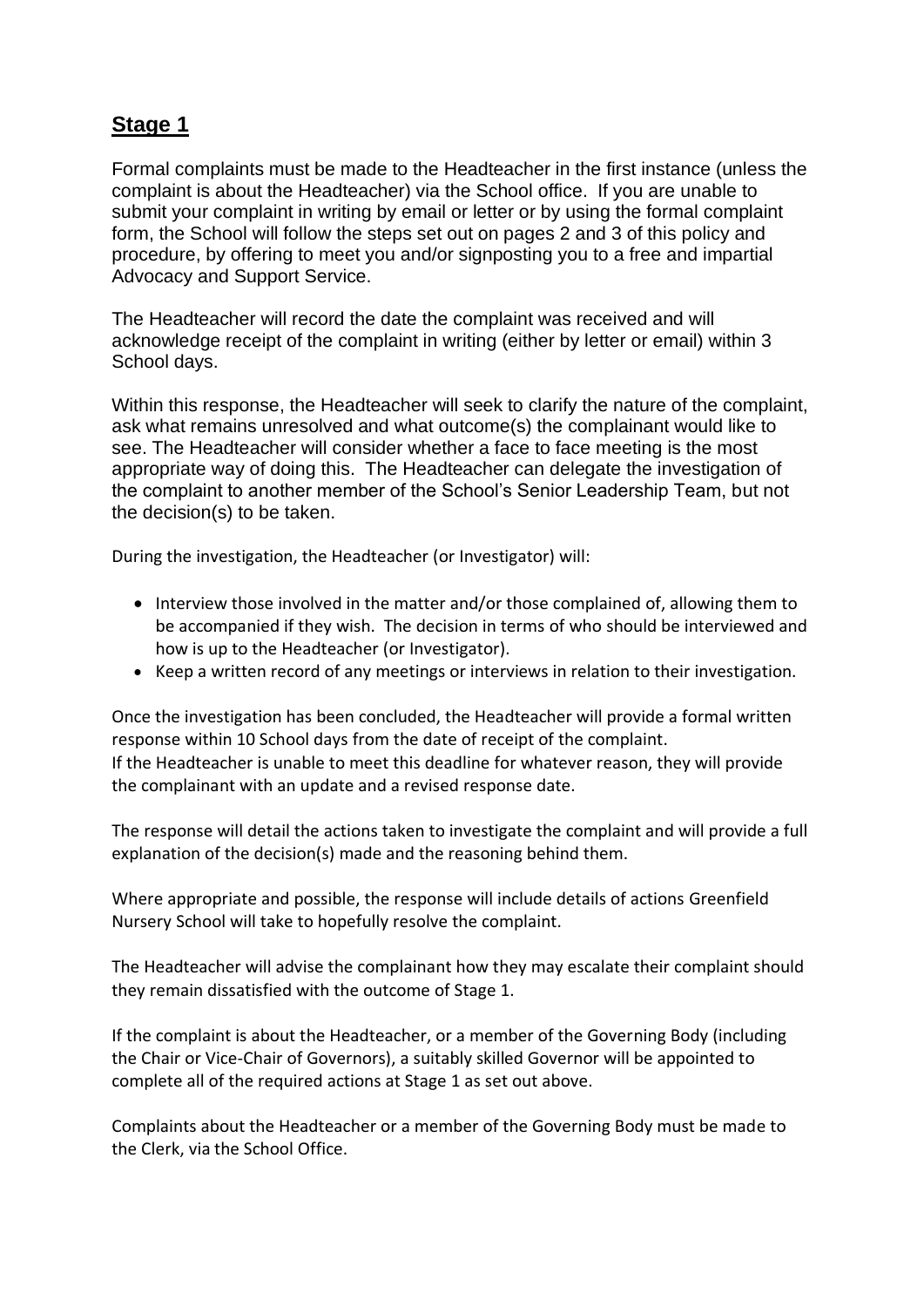If the complaint is:

- jointly about the Chair and Vice Chair of Governors,
- the majority of the Governing Body or
- the entire Governing Body,

Stage 1 will be considered by an Independent Investigator appointed by the Clerk to the Governing Body. This person could be a Governor from another School. At the conclusion of their investigation, the Independent Investigator will provide a formal written response to the complainant.

If the complainant is dissatisfied with the Stage 1 response to their complaint, they have 10 School days in which to request escalation to Stage 2 of the complaints process.

Escalation requests made outside of this timeframe do not have to be accepted.

If the request is late, the complainant will be asked to explain why they have taken longer than 10 School days to request escalation of their complaint to the next stage. If the complainant does not provide any explanation or the School deems that the explanation given is not compelling or exceptional enough to warrant accepting the escalation request out of timescale, the School will confirm this in writing and take no further action.

#### **Stage 2**

#### **Governors Complaint Panel Hearing**

If the complainant is dissatisfied with the outcome at Stage 1 and wishes to take the matter further, they can escalate the complaint to Stage 2 – where the complaint is heard by a Panel of Governors. The Panel is comprised of 3 impartial Governors, usually from the School's Governing Body. In exceptional circumstances however, a decision may be taken to use Governors from other Schools to make up the Panel. Stage 2 is the final stage of the School's complaints process.

A request to escalate to Stage 2 must be made by the complainant to the Chair of the Governing Body (or the Clerk to the Governing Body if the complaint is about the Chair) via the School office, within 10 School days of the Stage 1 response being issued.

The Chair of Governors (or the Clerk) will record the date the Stage 2 escalation request is received and acknowledge receipt of the request in writing (either by letter or email) within 3 School days.

Requests received outside of this timeframe will only be considered if the School deems that exceptional circumstances apply. Stage 2 will only consider complaints that have already been lodged and investigated at Stage 1. It is not an opportunity to raise new complaints. Any complainant wishing to do so must first complete Stage 1 of the School's complaints process.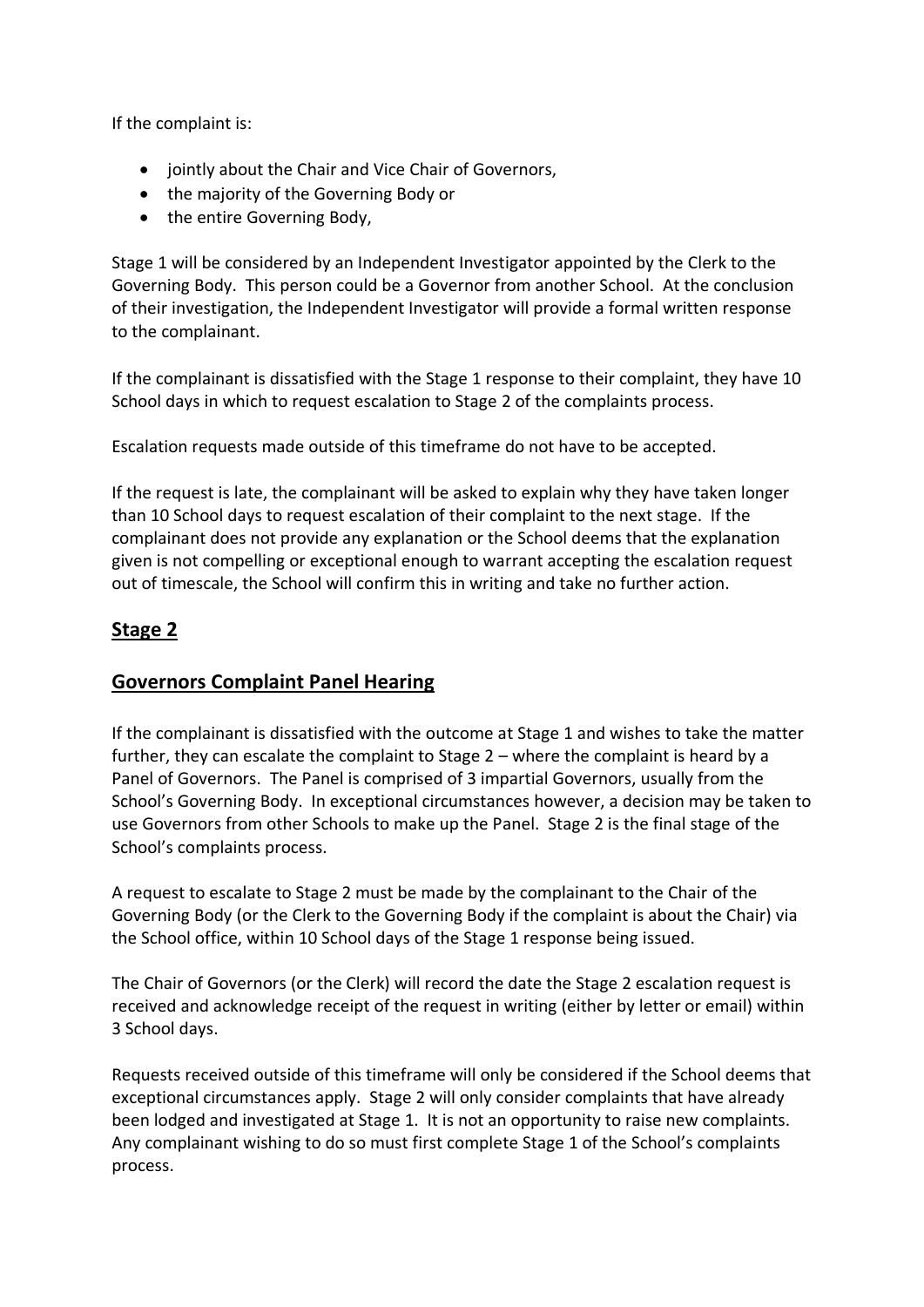The Chair of Governors (or the Clerk) will write to the complainant to inform them of the date of the Stage 2 Complaints Panel Hearing. They will aim to convene a Panel within 20 School days of receipt of the Stage 2 request. If this is not possible, they will provide an anticipated date and keep the complainant informed.

If the complainant rejects the offer of three proposed dates and without good reason, the Chair of Governors (or the Clerk) will decide when the Panel Hearing will be. It is permitted to proceed in the complainant's absence on the basis that the Panel will consider all written submissions from both parties.

The Stage 2 Complaints Panel Hearing will consist of at least three Governors with no prior involvement or knowledge of the complaint. Prior to the meeting, they will decide amongst themselves who will serve as the Chair of the Panel. If there are fewer than three Governors from Greenfield Nursery School available (for example due to sickness or other prior commitments), the Chair of Governors (or the Clerk) will source any additional, impartial Governors through another local School or through the Local Authority's Governor Services Unit, in order to make up the committee. On some occasions, a Panel comprised entirely of external Governors may be convened to hear the complaint at Stage 2. This will depend on the circumstances of the complaint and the decision will be made by the Chair of Governors (or the Clerk).

The Complaints Panel will decide whether to deal with the complaint by inviting parties to a Hearing or by way of written representations, but in making their decision they will be sensitive to the complainant's needs. The Hearing may take place with both parties present or attending separately at different times. Once again, this will depend on the circumstances of the complaint.

Both parties (i.e. the complainant and the respondent on behalf of the School) may bring someone along with them to provide support. This could be a friend, relative or independent supporter. Generally, whilst not prohibited, we do not encourage either party to bring Legal Representatives to the Panel Hearing as it is not a Court of Law and cross questioning is not permitted. All questioning throughout the Hearing is conducted by the Panel. Witnesses, including members of staff, may be invited to give evidence during the course of the Panel Hearing. They may also bring someone along with them to provide support, such as a friend, relative or independent supporter.

If a complaint is made regarding the behaviour or conduct of a member of staff and it is upheld in full or in part, this may result in some form of disciplinary action taking place. Where this is the case, complainants will be informed that the matter will be progressed through Staff Disciplinary Procedures, if appropriate, but the outcome(s) cannot be shared with them as this information is confidential between the employer and employee.

Representatives from the media are not permitted to attend a Stage 2 Complaints Panel Hearing.

At least 14 School days before the meeting, the Chair of Governors (or the Clerk) will: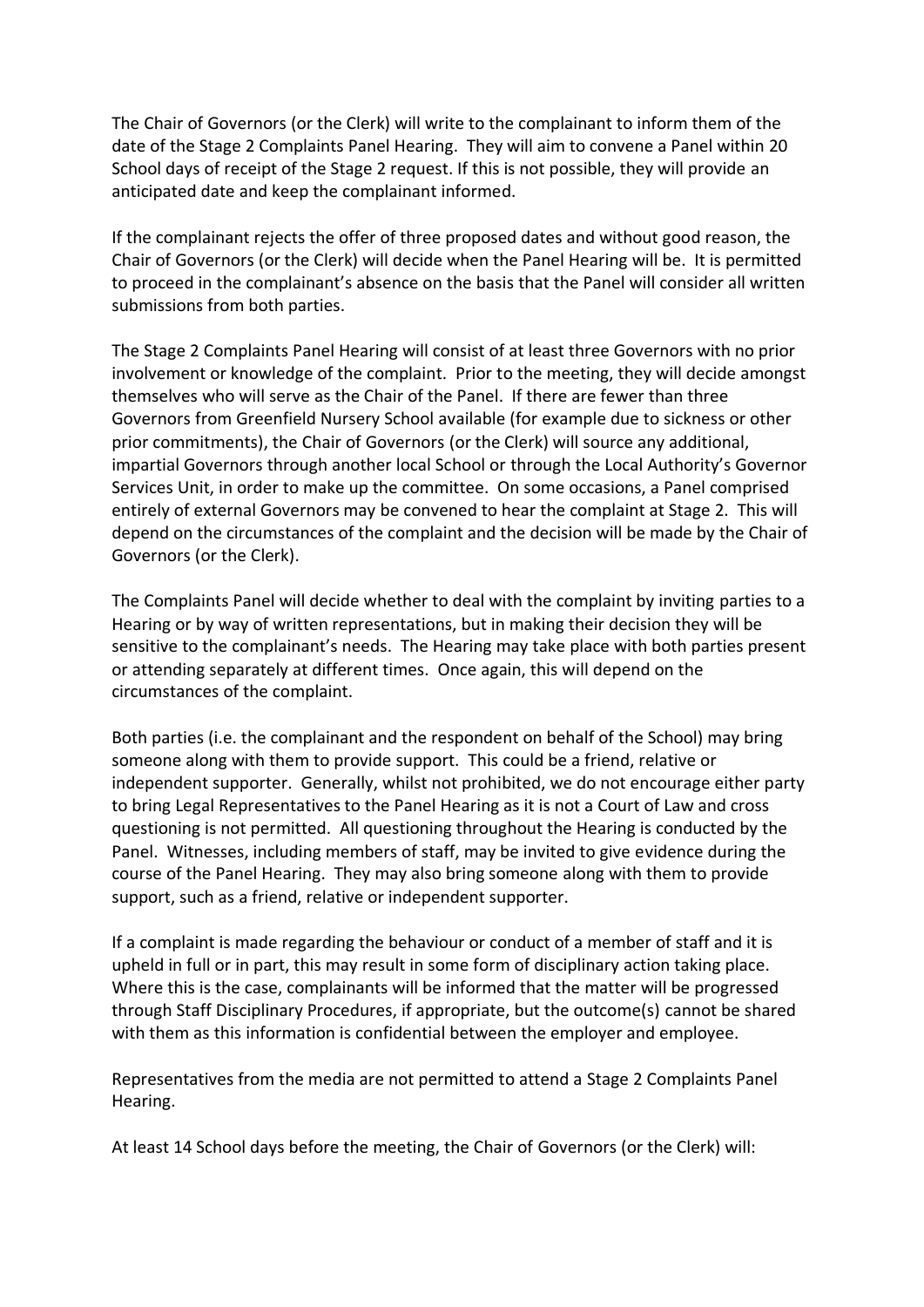- Confirm and notify the complainant (and the respondent on behalf of the School) of the date, time and venue of the Panel Hearing. Every effort should be made to try and ensure that that Hearing date and time is convenient for both parties and that the venue and proceedings are accessible. Please note however, that if the complainant rejects the offer of three proposed dates and without good reason, the Chair of Governors (or the Clerk) will decide when the Panel Hearing will be and it is permitted to proceed in the complainant's absence on the basis that the Panel will consider all written submissions from both parties. Similarly, if either party elects to leave the Hearing before it has finished, it is permitted to continue in their absence.
- Request copies of any further written material to be submitted to the Panel at least 7 School days before the meeting. Late evidence will not be accepted.

Any written material submitted will be circulated to all parties at least 5 School days before the date of the Hearing. The Complaints Panel will not normally accept as evidence audio or video recordings of conversations that were obtained covertly and/or without the informed consent of all parties being recorded.

The Complaints Panel will not review any new complaints at this stage or consider evidence unrelated to the initial complaint that may have been included. Any new complaints must be dealt with at Stage 1 of the complaints process first.

The Stage 2 Complaints Panel Hearing will be held in private. Electronic recording of the Hearing is not normally permitted unless a complainant's own disability or special needs require a reasonable adjustment to be made. Complainants cannot insist on a Hearing being recorded without good reason. Prior knowledge and consent of all parties attending must be sought and obtained before recording of the Hearing can take place. Any request to audio or video record the meeting and whether this was consented to or not by all parties present should be documented in the Clerk's detailed notes of the Hearing. The final decision as to what reasonable adjustments will be made, if any, rests with the school.

The Stage 2 Complaints Panel will consider the complaint and all of the evidence presented by both parties. The Panel can:

- Uphold the complaint in full or in part.
- Reject the complaint in full or in part.
- Make a finding of No Judgement if there is insufficient evidence to reach a definitive conclusion.

If the complaint is upheld in full or in part, the Stage 2 Complaints Panel will:

- Decide on the appropriate action to be taken to try and resolve the complaint.
- Where appropriate, recommend changes to the School's systems or procedures to prevent the same or similar issues happening in the future.

The Chair of the Panel will provide the complainant and the respondent on behalf of the School with a full explanation of their decision and the reason(s) for it, in writing, within 5 School days of the Hearing.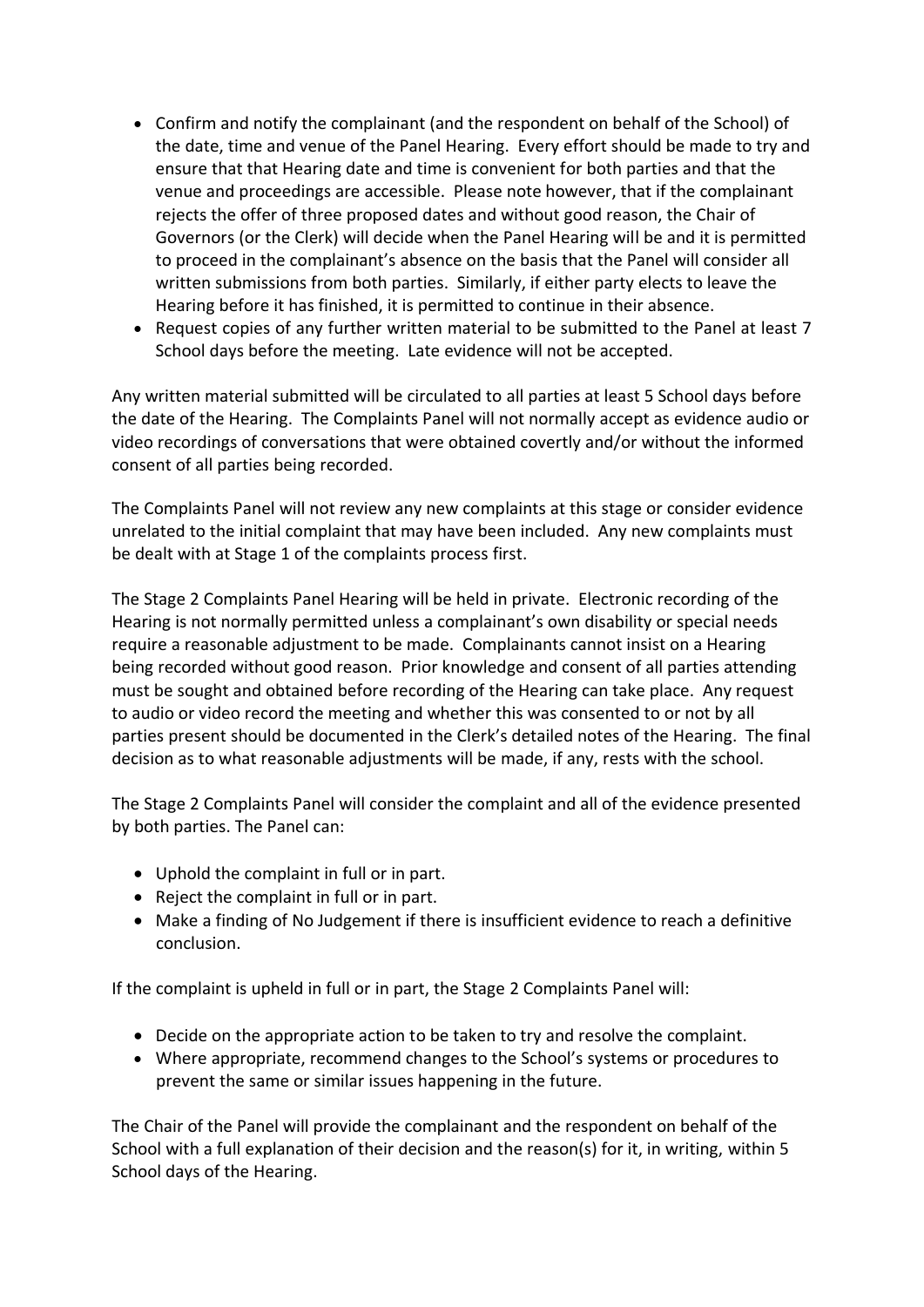The outcome letter to the complainant (and copied to the respondent on behalf of the School) will include details of how to contact the Department for Education if they are dissatisfied with the way their complaint has been handled by Greenfield Nursery School

If the complaint is:

- jointly about the Chair and the Vice Chair of the Governing Body or
- the majority of the Governing Body or
- the entire Governing Body,

Stage 2 will be heard by a Panel of Independent Governors.

The response will detail any actions taken to investigate the complaint and provide a full explanation of the decision(s) made and the reason(s) for them. Where appropriate, it will include details of actions Greenfield Nursery School will take to try and resolve the complaint and to prevent the same issues from recurring.

The response will also advise the complainant how to escalate their complaint should they remain dissatisfied.

### **Stage 2**

## **Governor Review - Complaints where a child no longer attends the School and is no longer on roll**

The purpose of this complaints process is to ensure that if an error has been made, or an injustice has occurred, action can be taken to try and provide a remedy. Where the complainant has removed their child from the School, it is impossible for the School to provide a remedy that will directly benefit them or their child.

However, as the Governing Body has a duty of care to pupils who remain on roll, where a child has left the School, it will ensure that the circumstances of any complaint made are reviewed so that the Governing Body is satisfied that the School had acted appropriately and that the relevant policies and procedures had been followed correctly.

Under this policy and procedure, where a child no longer attends the School and their name has been removed from the School roll, the Chair of Governors has the discretion to commission a Stage 2 Governor Review instead of a Stage 2 Complaints Panel. The Chair of Governors will choose one of the two options, to ensure that the complaint is investigated appropriately and that the complaints process can be concluded, however, the final decision as to which option they choose is entirely at their discretion.

If a decision is taken to commission a Stage 2 Governor Review instead of a Stage 2 Complaints Panel Hearing, the Chair of Governors will appoint a Governor who has had no prior involvement in the complaint to undertake this. If a Governor cannot be appointed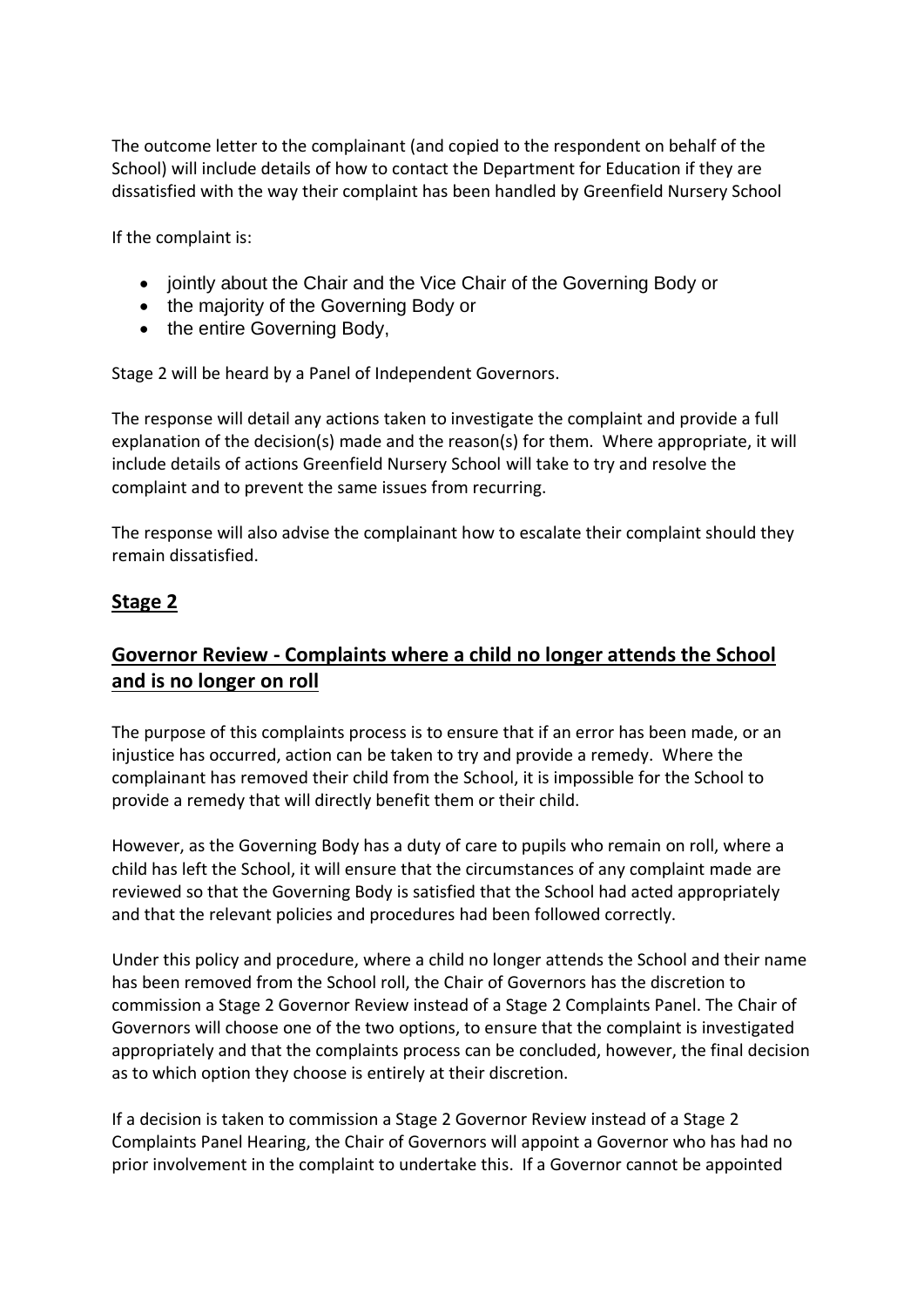from the School's own Governing Body (for example due to sickness or other prior commitments), the Chair of Governors will appoint an independent Governor from another local School or through the Local Authority's Governor Services Unit.

Once a Governor has been appointed, they will review the original complaint, the Stage 1 Investigation and response, the complainant's reply to the Stage 1 response (including their escalation request) and any further evidence the complainant has submitted (this must relate to the complaint and cannot be in relation to new matters).

When the review is complete, either the Chair of Governors or the Governor who conducted the review will write to the complainant to inform them whether the complaint has been upheld or rejected, in full or in part, and of any changes to practice and procedures which have been agreed by the Governing Body.

### **Further recourse**

#### **Special Educational Needs provision complaints**

If your complaint is about the way the School has been delivering the provision set out in Section F of your child's Education, Health and Care Plan (EHCP), you may complain further to the Local Authority that maintains your child's EHCP.

If the EHCP is maintained by Hertfordshire County Council, you may complain further by setting out the detail of your complaint and sending it to:

Customer Service Team – Complaints Postal Point: CHO118 Resources Department County Hall Hertford SG13 8DF Email: [cs.complaints@hertfordshire.gov.uk](mailto:cs.complaints@hertfordshire.gov.uk)

Once in receipt of your complaint, the Complaints Manager for Children's Services will ensure that the Local Authority completes a Section F Provision Checklist. This process entails a Provision Checklist being drawn up directly from Section F of the EHCP. A Senior SEND Officer will then visit the School in order to work through the checklist point by point and complete it. The Senior SEND Officer will seek the comments of the Headteacher, Senior Leadership Team, SENCo and Governors as appropriate, as well as any other information or advice that they deem necessary.

Once the Provision Checklist has been completed, the Local Authority will notify the complainant of the outcome in writing, enclosing a copy of the checklist. A copy of the outcome letter and Checklist will also be sent to the School for its information and record keeping. This process will take up to 25 working days (of the Local Authority) to conclude.